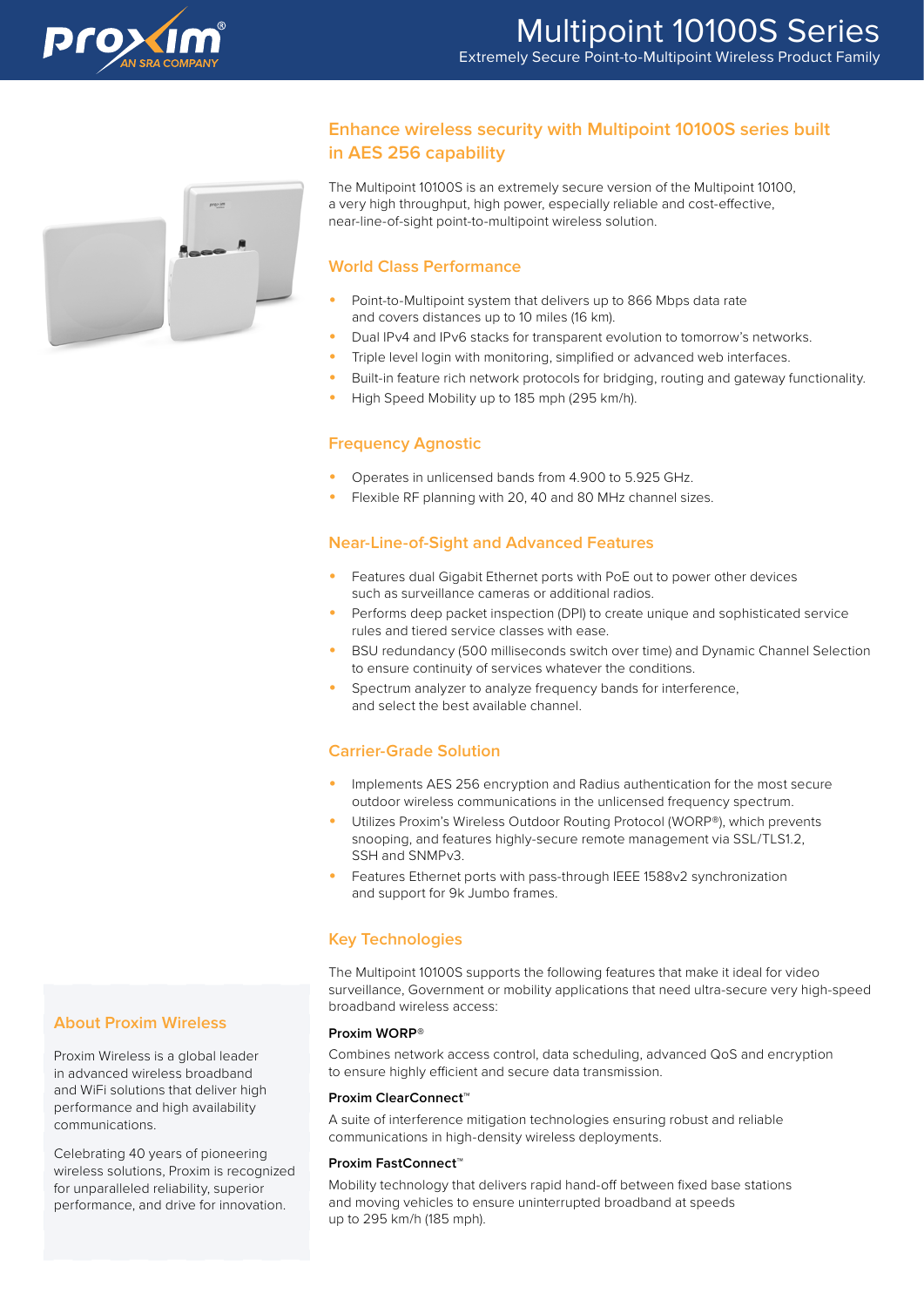### **Rugged and Reliable**

Designed for harsh environments, the Multipoint 10100S is fully IP67 rated, and will deliver years of reliable service in conditions that include, high winds, high salt, and high temperature extremes.

### **Product Line Compatibility**

- Connects to all existing MP-10200, MP-10100, MP-10100L, MP-8200, MP-820 and MP-830 products.
- Fully integrates within ProximVision® Advanced Cloud Based Carrier Management System and Controller.

### **Multi-Language Support**

Web Interface available in English, French, Spanish and Chinese

## Specifications

| <b>PRODUCT MODELS</b>                                                                                                           |                                                                                                                                                                                                                                                                                            |                                                          |                | <b>PART NUMBERS</b>                                      |  |  |  |
|---------------------------------------------------------------------------------------------------------------------------------|--------------------------------------------------------------------------------------------------------------------------------------------------------------------------------------------------------------------------------------------------------------------------------------------|----------------------------------------------------------|----------------|----------------------------------------------------------|--|--|--|
| MP-10100S-BSU                                                                                                                   | Tsunami® MP 10100 Base Station, AES 256, 867 Mbps, MIMO 2x2, Type-N Connectors<br>901-00294 MP-10100S-BSU-US<br>901-00362 MP-10100S-BSU-WD                                                                                                                                                 |                                                          |                |                                                          |  |  |  |
| MP-10150S-BS9                                                                                                                   | Tsunami® MP 10150 Base Station, AES 256, 867 Mbps, MIMO 2x2, 90° sector antenna                                                                                                                                                                                                            | 901-00296 MP-10150S-BS9-US<br>901-00363 MP-10150S-BS9-WD |                |                                                          |  |  |  |
| MP-10100S-SUA                                                                                                                   | Tsunami® MP 10100 Subscriber Unit, AES 256, 867 Mbps, MIMO 2x2, Type-N Connectors                                                                                                                                                                                                          |                                                          |                | 901-00295 MP-10100S-SUA-US<br>901-00364 MP-10100S-SUA-WD |  |  |  |
| MP-10150S-SUR                                                                                                                   | Tsunami® MP 10150 Subscriber Unit, AES 256, 867 Mbps, MIMO 2x2, 22 dBi panel antenna                                                                                                                                                                                                       |                                                          |                | 901-00297 MP-10150S-SUR-US<br>901-00365 MP-10150S-SUR-WD |  |  |  |
| <b>INTERFACES</b>                                                                                                               |                                                                                                                                                                                                                                                                                            |                                                          |                |                                                          |  |  |  |
| WIRED ETHERNET<br>WIRELESS PROTOCOL                                                                                             | Two auto MDI-X RJ45 10/100/1000Mbps Ethernet (Port #1 with PoE in & Data, Port #2 with PoE out & Data)<br>WORP® (Wireless Outdoor Router Protocol)                                                                                                                                         |                                                          |                |                                                          |  |  |  |
| <b>RADIO &amp; TX SPECS</b>                                                                                                     |                                                                                                                                                                                                                                                                                            |                                                          |                |                                                          |  |  |  |
| <b>MIMO</b><br><b>MODULATION</b><br><b>FREQUENCY</b><br>CHANNEL SIZE<br>DATA RATE<br><b>TX POWER</b><br><b>TX POWER CONTROL</b> | 2x2:2<br>OFDM with BPSK, QPSK, QAM16, QAM64, QAM256<br>4.900 - 5.925 GHz (Subject to Country Regulations)<br>80 MHz, 40 MHz and 20 MHz<br>MCS 0 to 9 with Dynamic Data Rate Selection<br>Up to 28 dBm (dual chain)<br>0 - 27 dB, in 1 dB steps. Automatic TPC with configurable EIRP limit |                                                          |                |                                                          |  |  |  |
|                                                                                                                                 | <b>80 MHz</b>                                                                                                                                                                                                                                                                              | 40 MHz                                                   |                | 20 MHz                                                   |  |  |  |
| TX POWER (dual RF)                                                                                                              | <b>MCS0:28</b>                                                                                                                                                                                                                                                                             | <b>MCS0:28</b>                                           | <b>MCS0:29</b> |                                                          |  |  |  |
|                                                                                                                                 | MCS9: 21                                                                                                                                                                                                                                                                                   | MCS9: 22                                                 | MCS8: 25       |                                                          |  |  |  |
| RX SENSITIVITY (Per=10%)                                                                                                        | MCS0: -89                                                                                                                                                                                                                                                                                  | MCS0: -93                                                | MCS0: -94      |                                                          |  |  |  |
|                                                                                                                                 | MCS9: -68                                                                                                                                                                                                                                                                                  | MCS9: -71                                                | MCS8: -74      |                                                          |  |  |  |
| THROUGHPUT (RFC 2544)                                                                                                           | Up to 672 Mbps                                                                                                                                                                                                                                                                             | Up to 324 Mbps                                           | Up to 137 Mbps |                                                          |  |  |  |
| <b>OTHER</b>                                                                                                                    | Dynamic Channel Selection (DCS) based on interference detection, Dynamic Frequency Selection (DFS) based on radar signature<br>Automatic Transmit Power Control (ATPC) with EIRP limit support                                                                                             |                                                          |                |                                                          |  |  |  |
| <b>ANTENNA</b>                                                                                                                  |                                                                                                                                                                                                                                                                                            |                                                          |                |                                                          |  |  |  |
| MP-10100S-BSU/SUA<br>MP-10150S-BS9<br>MP-10150S-SUR                                                                             | Two N-type Connectors with built-in Surge Protection<br>Integrated 2x2 MIMO 16dBi Dual Polarized 90 degree Sector Antenna<br>Integrated 2x2 MIMO 22dBi Dual Polarized 1 foot Panel Antenna                                                                                                 |                                                          |                |                                                          |  |  |  |
| <b>MANAGEMENT</b>                                                                                                               |                                                                                                                                                                                                                                                                                            |                                                          |                |                                                          |  |  |  |
| <b>REMOTE</b><br><b>SNMP</b><br><b>OTHER</b><br>Multi-Language Support                                                          | Telnet and SSH, Web GUI and SSL, TFTP, SNMPv3<br>SNMP v1-v2c-v3, RFC-1213, RFC-1215, RFC-2790, RFC-2571, RFC-3412, RFC-3414, Private MIB<br>Syslog, sFlow™ agent, SNTP and local time, Spectrum analyzer<br>Web Interface available in English, French, Spanish and Chinese                |                                                          |                |                                                          |  |  |  |